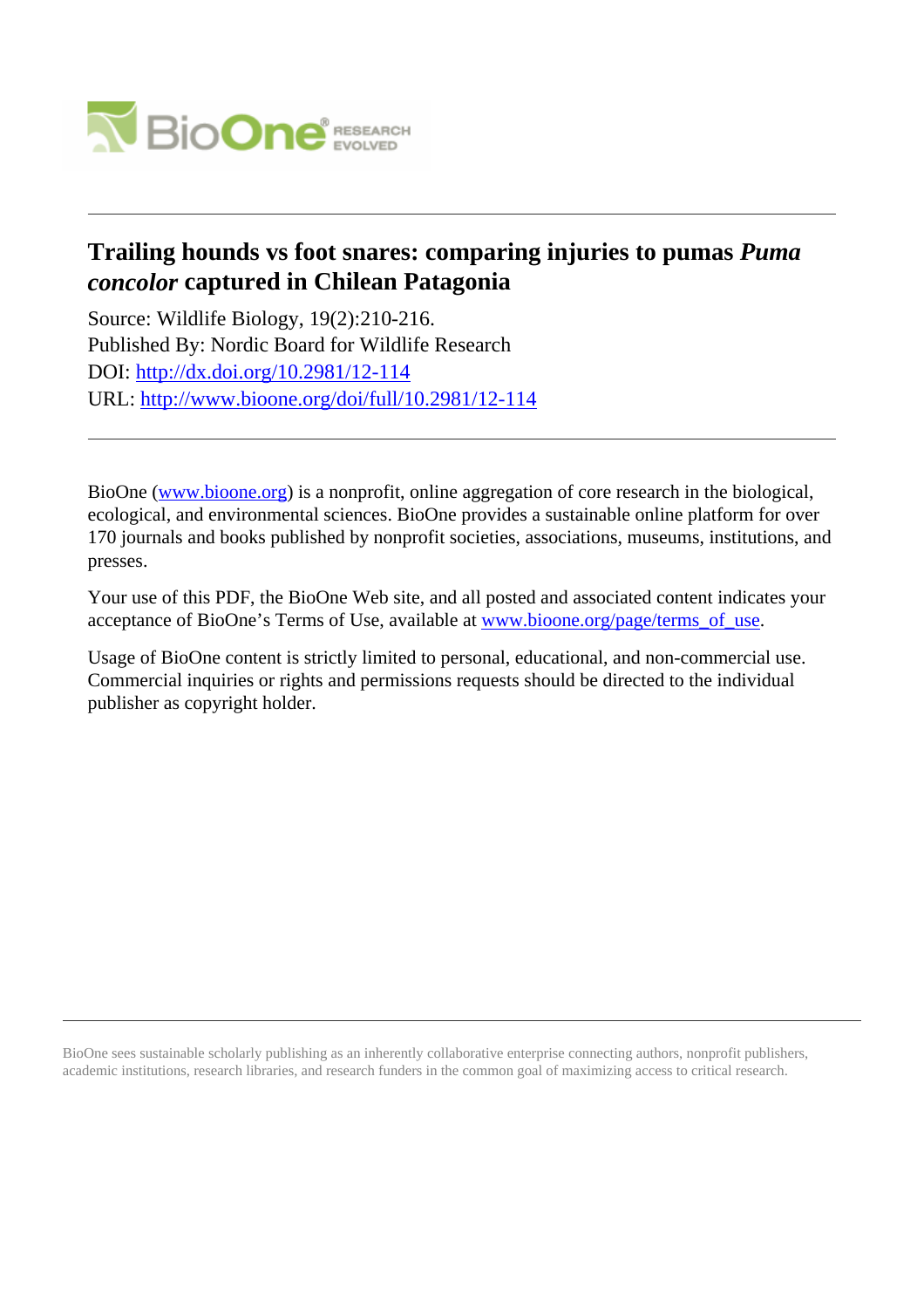# Trailing hounds vs foot snares: comparing injuries to pumas Puma concolor captured in Chilean Patagonia

### L. Mark Elbroch, Brian D. Jansen, Melissa M. Grigione, Ronald J. Sarno & Heiko U. Wittmer

We compared injuries resulting from two different capture methods, i.e. trailing hounds and foot snares, for pumas Puma concolor in a mixed landscape with open grasslands and limited 'retreat' habitat in southern Chilean Patagonia. Injury scores were not significantly different for the two methods, although the small sample size for captures made with snares likely influenced our findings. Based on a potential range of 0-400, the mean injury score for pumas caught using hounds was 56.3  $\pm$  132.9 (SD). The mean puma injury score for five animals caught in snares was 3.8  $\pm$  1.1. Pumas were injured and/or killed in 86% of captures using trailing hounds. The number of hounds used in a capture attempt did not predict the likelihood of successfully catching a puma  $(P=0.35)$ , whereas there was a strong relationship between the number of dogs and the likelihood of a fight with the puma ( $P < 0.0001$ ). The odds ratio calculation predicted a 14.7% increase in the likelihood of a fight between puma and hounds with the addition of each dog to the chase. Our results highlight the potential risks associated with trailing hounds in open landscapes. We suggest guidelines for the use of hounds in predominantly open landscapes, and that alternative capture methods such as foot snares should be considered as a potentially safer alternative. Lastly, we make recommendations for the development of injury assessment systems more relevant to catch-and-release research.

Key words: capture, foot snare, hounds, injury, mortality, Patagonia, puma, Puma concolor

L. Mark Elbroch\*, Wildlife, Fish, and Conservation Biology, University of California, One Shields Ave., Davis, CA 95616, USA, Panthera, 8 West 40th Street, 18th Floor, New York, New York 10018, USA - e-mail: melbroch@panthera.org Brian D. Jansen, Department of Wildlife and Fisheries Sciences, South Dakota State University, Northern Plains Biostress Lab 138, Box 2140B, Brookings, South Dakota 57007, USA - e-mail: bighorns101@yahoo.com

Melissa M. Grigione, Department of Biology, Pace University, Pleasantville, New York 10570, USA - e-mail: mgrigione@ pace.edu

Ronald J. Sarno, Department of Biology, Hofstra University, Hempstead, New York 11549-1000, USA - e-mail: ronald. sarno@hofstra.edu

Heiko U. Wittmer, School of Biological Sciences, Victoria University of Wellington, PO Box 600, Wellington 6140, New Zealand - e-mail: Heiko. Wittmer@vuw.ac.nz

\*Present address: PO Box 27, Kelly, Wyoming 83011, USA

Corresponding author: L. Mark Elbroch

Received 10 October 2012, accepted 5 March 2013

#### Associate Editor: Henrik Andrén

Wildlife research is not without risk to the animals involved, and thus guidelines (for mammals: e.g. Onderka et al. 1990, Powell & Proulx 2003, Sikes et al. 2011, Proulx et al. 2012) and governing organizations (e.g. the Animal care and use committee of the American Society of Mammalogists; Sikes et al. 2011, The Institutional Animal Care and Use Committee; available at http://www.iacuc.org/) have been created to ensure that modern research is both ethical and justifiable in its pursuit of new knowledge. Capture-related injuries and mortalities, however, still occur, but data are not always shared due to increasing public sensitivity to animal welfare (Jacques et al. 2009). Thus, it is paramount that researchers continue to strive for the most effective and humane capture methods available for a given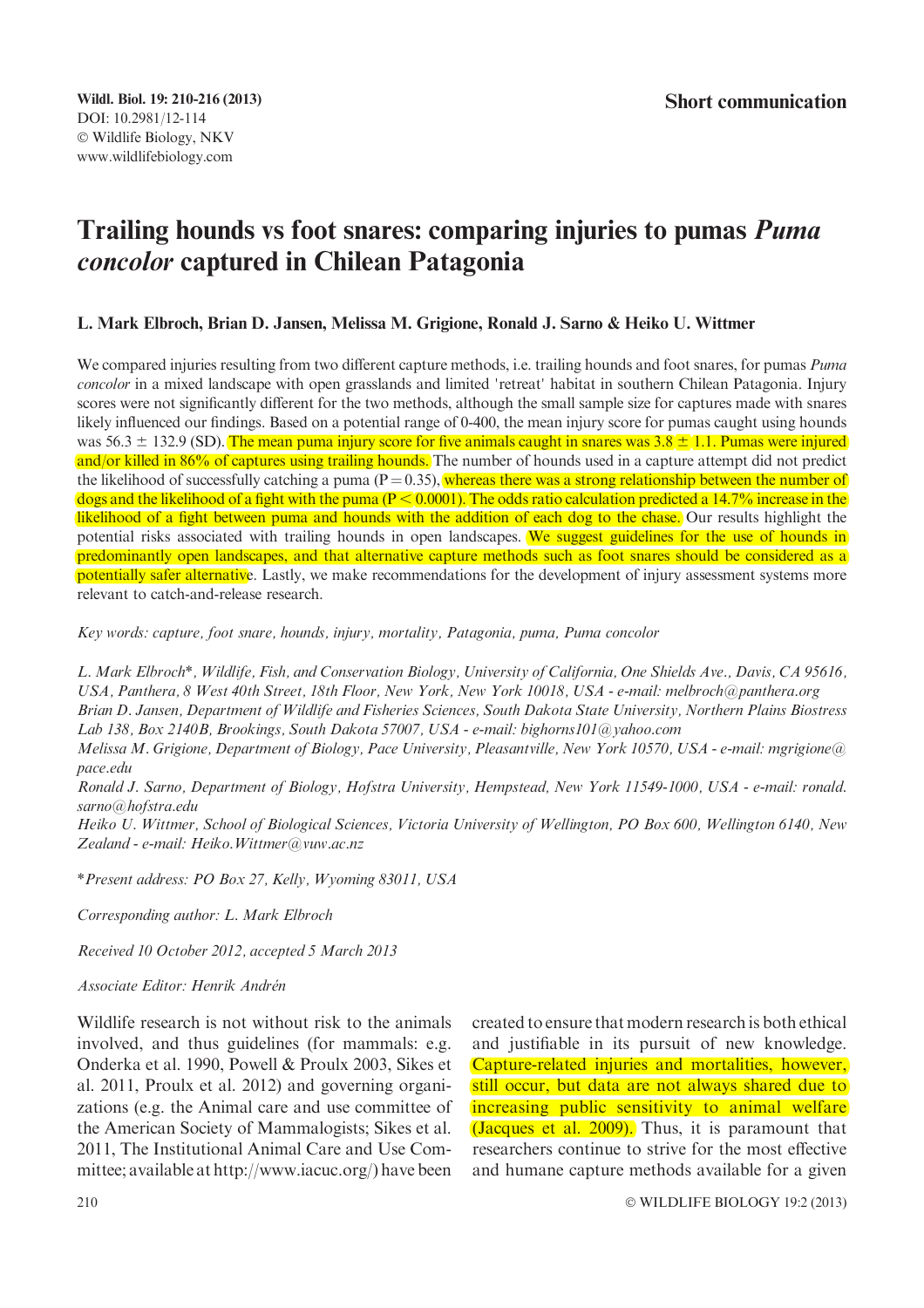

Figure 1. Location of the two study sites in Chilean Patagonia.

species, as well as communicate their successes and failures to the larger scientific community (Powell & Proulx 2003). For specific species there have been periodic reviews that encourage better capture methods (e.g. white-tailed deer Odocoileus virginianus; in Jacques et al. 2009), but for many species, best-capture practice protocols do not exist (Arnemo et al. 2006).

The puma *Puma concolor* is a large, solitary felid that has commanded considerable research attention in forested ecosystems of North America, but minimal attention in the open steppe habitats of South America (Hornocker & Negri 2010). Information on capture-related injuries and mortalities of pumas caused by research efforts is scant and largely anecdotal in published literature, except for a single quantitative assessment for pumas studied in the Chihuahua Desert in North America (Logan et al. 1999). More information on the suitability of capture methods in different habitats is urgently needed to reduce risks for researchers and pumas, and to improve conservation practices for this charismatic carnivore.

Trained scent-trailing hounds are currently the

predominant method used to capture pumas throughout their range (Logan et al. 1999, Cougar Management Guidelines Working Group 2005), while far fewer researchers employ foot-snares and box-traps as alternative, and potentially safer, methods (Proulx et al. 2012). The question remains, however, whether certain environments are more suitable for a particular method (Logan et al. 1999), and whether the use of hounds in open country meets the safe criterion outlined in Proulx & Barrett (1994) for live trapping with regards to injury scores: "Criterion II for live traps: State-of-the-art live traps should, with 95% confidence, trap  $\geq$  70% of animals with  $<$  50 points scored for physical injury". In this article, we assess injury scores for two capture methods from two study areas in southern Chilean Patagonia (Fig. 1), a mixed landscape with open grasslands and limited 'retreat' habitat for pumas pursued by hounds. These results were part of larger projects aimed at quantifying puma predation on endangered huemul deer Hippocamelus bisulcus and domestic sheep Ovis aries (Elbroch & Wittmer 2013, Wittmer et al. 2013, M.M. Grigione, P. Burman, K. Barrera, O. Roth, N. Soto, R. Thomas, A. Wells & R.J. Sarno, unpubl. data).

# Material and methods

#### Study areas

Study site 1 was located in the southern portion of Chile's Aysén District, north of Lago Cochrane in central Chilean Patagonia (W 47.8000, S 72.0000; see Fig. 1). Site 1 covered approximately 1,200 km<sup>2</sup> and included the 69-km2 Lago Cochrane National Reserve, the 690-km2 private Estancia Valle Chacabuco and approximately 440  $km^2$  of the 1,611- $km^2$ Jeinimeni National Reserve. Site 2 encompassed the eastern portions of Torres del Paine National Park (W 51.0553, S 72.9950) in southernmost Chile. Landscapes in both study areas were predominantly open grasslands, but at higher elevations, deciduous forests dominated by lenga Nothofagus pumilio provided islands of suitable retreats for pumas. Lower elevation shrub communities dominated by ñirre N. antarctica and calafate Berberis microphylla occurred intermixed with grasslands but provided limited protection to pumas from pursuing hounds.

#### Capture methods and assessment of injuries

We used hounds to capture pumas in study site 1 during the Austral fall and winter (March-August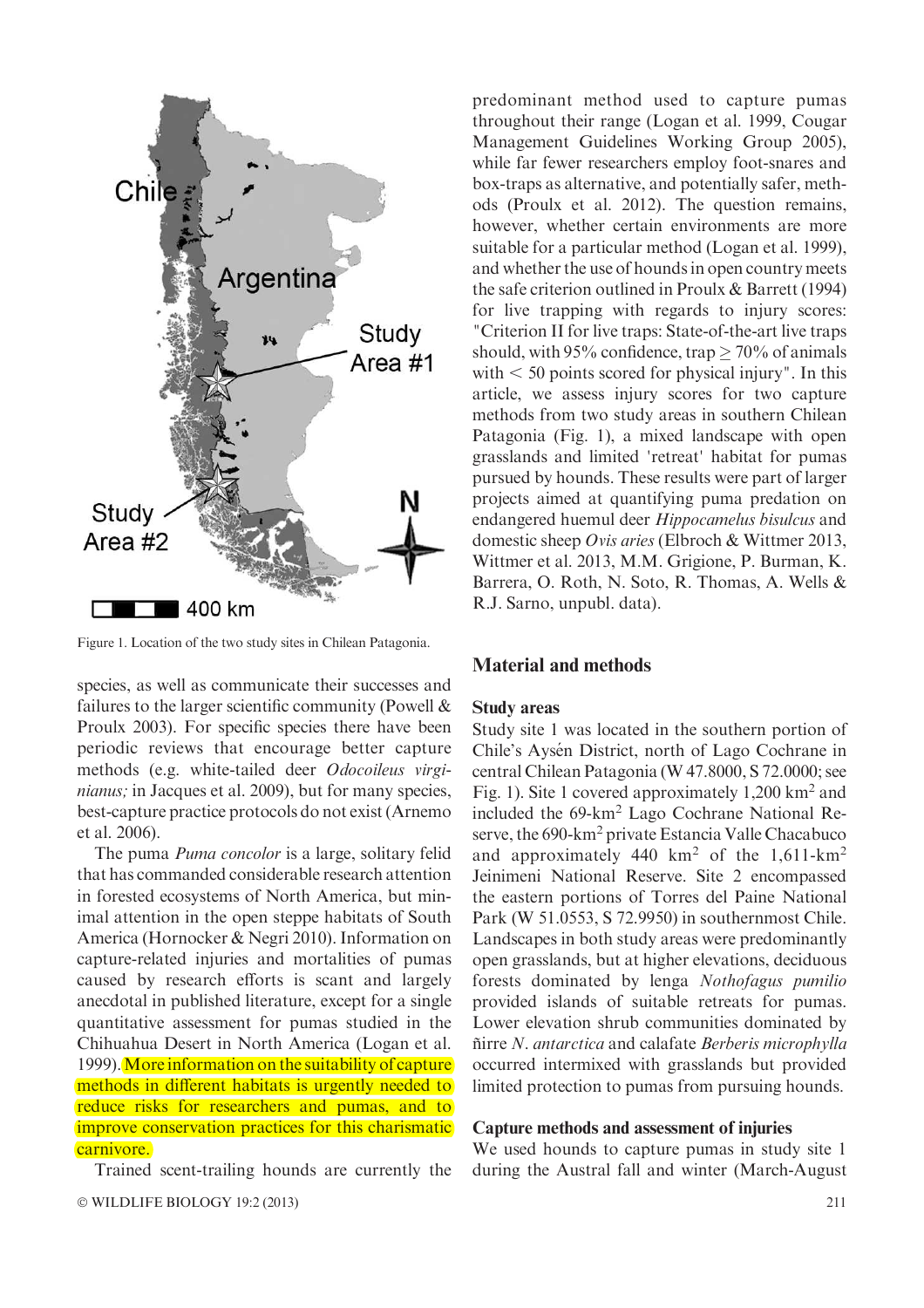2008 and May-September 2009). When snow carpeted the ground, we traveled on horseback until we encountered fresh tracks in the snow.We released 2-7 hounds per capture attempt to force pumas to retreat to a tree or rocky outcrop where we could safely approach the animals. We employed foot snares to capture pumas in study site 2 during the same time periods. Foot-snares (described in Logan et al. 1999) were placed along suspected puma travel routes or set in conjunction with an electronic call device to lure them to the trap.We used 4.5 mm diameter steel cable to reduce the risk of cutting skin, a large steel spring for shock absorption and an in-line swivel placed between the cable and anchor to minimize torsion of the foot and potential bone fracture. **Snares were** secured to a sturdy tree, devoid of limbs, with a steel chain, or in areas devoid of suitable trees, with wedge anchors bolted to immovable boulders and bedrock. All snares were equipped with telemetry devices and monitored a minimum of twice per day (one hour after sunrise and again prior to midnight). Snares were checked at no longer than 12-hour intervals. In both methods, pumas were anaesthetized using ketamine (2.5-3.0 mg/kg) and medetomidine (0.075 mg/kg) before they were processed, sampled and fitted with collars. While animals were under anaesthesia, we monitored heart rate, respiration and temperature at 5-minute intervals, conducted external checks for injuries and documented the length and depth of any lacerations. Shallow wounds were treated with Wound-Kote (48% isopropyl alcohol, 0.04% Acriflavin), and deeper lacerations were cleaned with isopropyl alcohol but left open to avoid closing in infections. Pumas suffering large lacerations were also administered an antibiotic (20,000 units/kg of Penicillin G). In foot-snare captures, the puma's leg and wrist caught in the snare were additionally checked for injury by rotating the joints slowly and carefully to determine whether any internal grating or crackling betrayed tearing or **breakages not apparent on the surface.** Some degree of swelling is common in trapped feet, and we recorded the degree of swelling from 1 to 10 points (scoring is discussed further below). The effects of the medetomidine were reversed using atipamezole (0.375 mg/kg), and pumas were released at capture sites.

## Analysis

We used Onderka et al.'s (1990) scoring system to quantify external injuries that we detected while processing pumas at capture events: 5 points for a

212  $\hspace{1.5cm}^{\circ}$ 

cutaneous laceration  $<$  2 cm long, 10 points for a cutaneous laceration  $> 2$  cm long, 30 points for a subcutaneous muscle laceration or maceration and 30 points for a tendon or ligament maceration with partial severance. We diverged from the Onderka et al. (1990) protocols in three ways: 1) whereas they assigned 400 points for limb amputation, we assigned 400 points to mortalities, 2) we assigned 10 points to hyperventilation, which we concluded was an externalindicator of high stress and 3) whereas Onderka et al. (1990) used a 1-5 scale for swelling, we assigned scores of 1-10 (1 = lowest and 10 = highest) to denote the highly variable level of swelling in the foot caught by a snare.

Due to the small sample for captures with snares and the large difference in variance between the two methods, we employed a simple non-parametric Mann-Whitney U test, or Wilcoxon rank sum test, to assess the influence of capture methods on injury scores (Mann & Whitney 1947). We did this two times; the first time inclusive of all capture events but excluding attempts in which the puma escaped, and the second time without the mortality events to increase the sensitivity of the test. We then determined whether 1) the mean injury score for pumas captured with hounds and foot snares met Criterion II guidelines: "with 95% confidence, trap  $\geq 70\%$  of animals with  $< 50$  points scored for physical injury" (Proulx & Barrett 1994).

We used logistic regression to test whether the number of hounds in a chase explained the likelihood of a successful capture, and a second logistic regression to test whether the number of hounds in a chase explained the likelihood of a fight between dogs and pumas during capture. We employed odds ratios to quantify how much the probability of a puma conflict would increase or decrease contingent upon the addition of hounds during a particular capture event, while maintaining all other variables constant. We did not include capture attempts in which pumas escaped capture in these analyses.

# **Results**

In study site 1, we successfully caught and processed 13 new adult pumas in 20 attempts, and we unintentionally caught two kittens while attempting to capture adult females (Numbers 22 and 23 in Appendix I). We did not include these kittens in our counts of 'successful captures' in Table 1 or Appendix I) because kittens were not targeted as part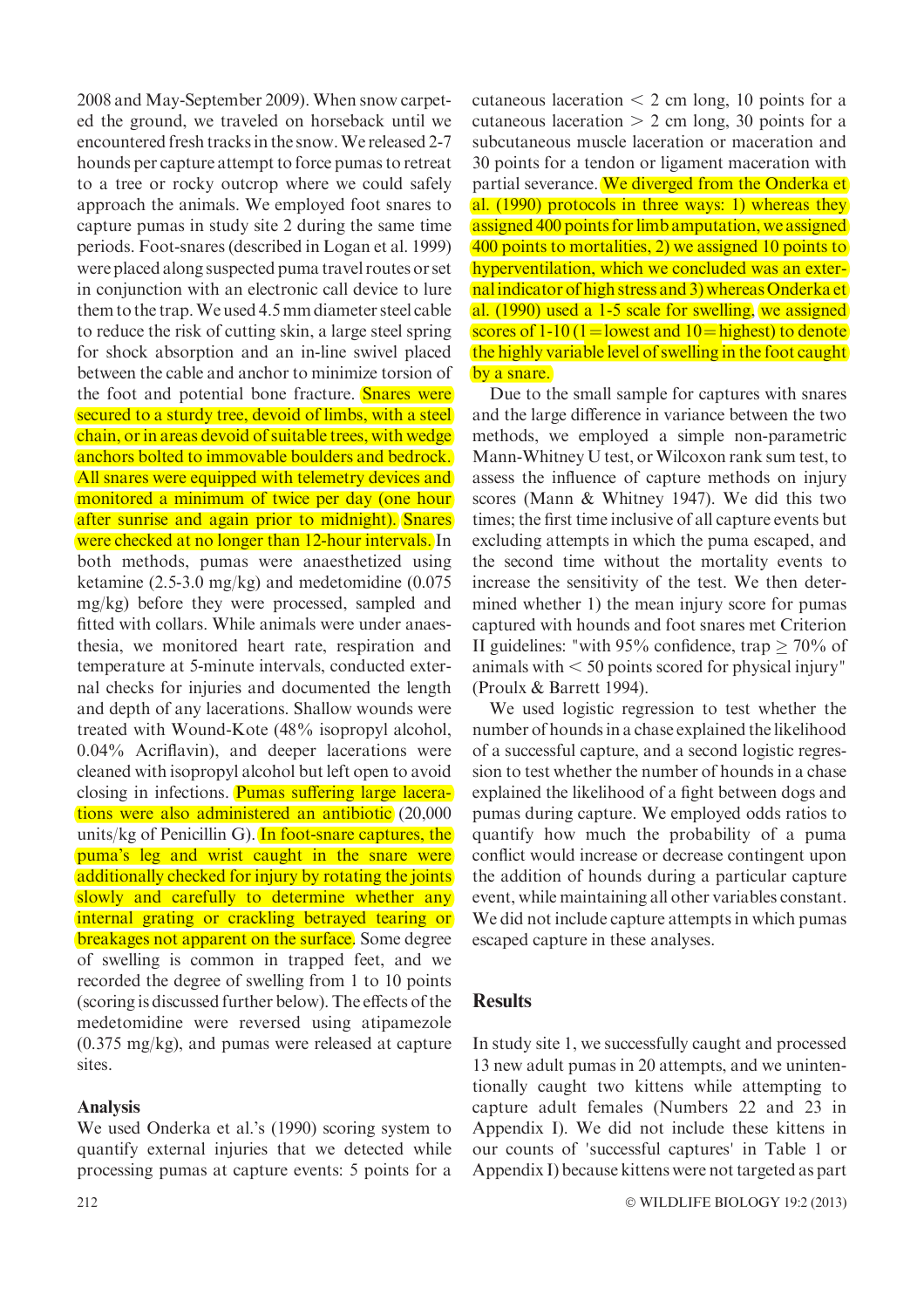|                                         |                     |                           |                           | southern Chilean Patagonia. Puma infuries are inclusive of pumas that exhibited hyperventifation. |          |              |         |             |
|-----------------------------------------|---------------------|---------------------------|---------------------------|---------------------------------------------------------------------------------------------------|----------|--------------|---------|-------------|
| Capture<br>method<br><b>Hound hunts</b> | New or<br>recapture | Capture<br>attempts<br>20 | Effort<br>(in days)<br>50 | Successful<br>puma captures                                                                       |          | Capture rate |         |             |
|                                         |                     |                           |                           |                                                                                                   | injuries | mortalities  | escapes | (pumas/day) |
|                                         | New                 |                           |                           | 13                                                                                                | 10       |              |         | 26          |
|                                         | Recaptures          | 8                         |                           |                                                                                                   | 6        |              |         | 75          |
| <b>Foot snares</b>                      | New                 |                           | 26                        |                                                                                                   |          |              |         | 19          |

Table 1. Summary statistics of captures and recaptures using hounds in central Chilean Patagonia, and new captures using foot snares in southern Chilean Patagonia. Puma injuries are inclusive of pumas that exhibited hyperventilation.

\* Does not include two kittens captured unintentionally while attempting to capture adult females, because they were not targeted as part of our research questions.

of our research, but we did include them in analyses of injuries. We recaptured pumas on seven occasions in eight attempts, when a VHF beacon facilitated capture (see Table 1). One puma was recaptured twice. Pumas were injured in 10 (50%) and died in three (15%) new capture attempts ( $N=20$ ): an adult male, a subadult male and a kitten killed while attempting to capture an adult female. Pumas were injured in six (75%) recapture attempts ( $N = 8$ ; see Table 1 and Appendix I). Hounds were seriously injured (defined as requiring stitches and time off for healing) on three occasions (see Appendix I).

In study site 2, we employed a variable number of traps during two trap sessions. The first session was 10 days in length (46 trap nights), and the second was 16 days in length (180 trap nights). We successfully captured pumas on 19% of 26 capture nights (see Table 1). No pumas died, and all injuries were superficial.

Injury scores proved not significantly different between hound captures and snare captures in analyses including mortality events ( $U_{29} = 88.0$ ,  $P = 0.11$ ) and excluding mortality events (U<sub>26</sub> = 73.0,  $P = 0.18$ . The mean puma injury score for all hound captures was  $56.3 \pm 132.9$  (SD). In capture attempts including puma escapes, the mean hound injury score was  $20.9 \pm 46.3$  (SD). The mean puma injury score for five snare captures was  $3.8 \pm 1.1$  (SD; Table 2). We also caught two non-target animals (a guanaco Lama guanicoe and a young domestic cattle) and neither were injured nor required drugs to be released from snares. Based on our adaptation to Onderka et

al.'s (1990) system, mean puma injuries during hound captures were slightly higher than recommended by Proulx & Barrett's (1994) Criterion II for Live Captures, whereas the mean injury score for hounds fell within the acceptable range. Nevertheless, 22 of 25 puma captures (88%) with hounds in which the puma did not escape scored  $\leq 50$  injury points, well above the 70% of captures recommended by Proulx & Barrett (1994).

We used  $3.4 \pm 1.2$  (SD) hounds per puma capture attempt (see Appendix I). The number of hounds did not predict the likelihood of capturing the puma  $(F_{1,27} = 0.868, P = 0.35)$ , but there was a strong positive relationship between the number of dogs and the likelihood of a fight with a puma ( $F_1$ <sub>27</sub>=5.60, P < 0.0001). The odds ratio analysis indicated that the addition of each hound to the chase increased the likelihood of a fight with the puma by 14.7% (range: 1.9-113.3).

## **Discussion**

While the presence of snow in winter made for greater success rates in capturing new pumas using scent-trailing hounds than foot snares, inflicting injuries or causing mortality in a combined 19 of 22 total capture attempts (86%) in study site 1 raised questions about our ethical obligations as conservation scientists. Thus, these data suggest that hound captures in Patagonia and other open landscapes need to be conducted with the utmost care and

Table 2.Details from snare captures including estimated hours in the snare (HIS), injury scores for pumas (IS) and descriptions of injuries (DI).

| Capture attempt | <b>HIS</b> | DІ                                                                          |  |  |
|-----------------|------------|-----------------------------------------------------------------------------|--|--|
|                 | < 8        | Minor swelling of the foot                                                  |  |  |
|                 | < 16       | Minor swelling of the foot                                                  |  |  |
|                 | < 8        | Irritated nail cuticle with very minor bleeding. Minor swelling of the foot |  |  |
| 4               | < 16       | Median swelling of the foot                                                 |  |  |
| 5               | < 16       | Minor swelling of the foot                                                  |  |  |
|                 |            |                                                                             |  |  |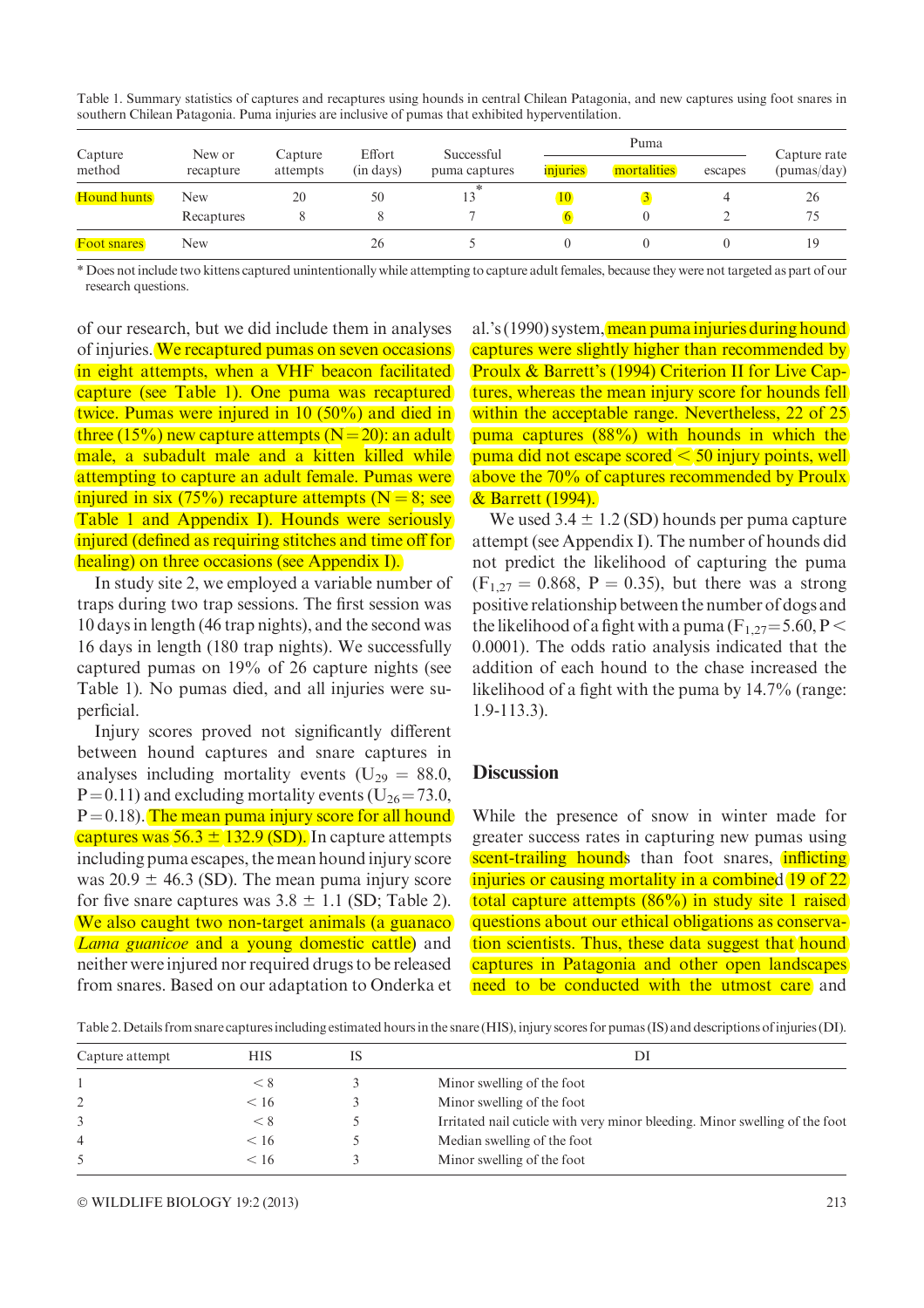support Logan et al.'s (1999) assertion that in open terrain, foot snares may be the more ethical capture method. Although our analysis of puma injuries during capture events lacked the clinical approach of some previous studies (e.g. Onderka et al. 1990, Proulx et al. 1993), we hope our analyses encourage the necessary dialogue that could improve how we approach puma captures in open country. Our analyses also suffered biases because of small sample sizes limiting our ability to statistically compare injury scores related to capture method. As researchers, we must be vigilant in collecting enough data at captures so that we can compare a robust sample of injury scores from snares and hounds in the future. Furthermore, we likely overlooked internal injuries, difficult to detect with live animals in the field, although no pumas died post release.

In contrast to more clinical approaches, however, our methods benefited from the fact that we did not kill animals to assess their injuries. The Onderka et al. (1990) scoring system is ideal for dead animals assessed with full necropsies, but we see the need for a new system for assessing live animals during routine captures. External injuries can follow Onderka et al. (1990), but in assessing live animals, we need additional methods to assess internal stress. For instance, we scored hyperventilation as a sign of high stress. Perhaps initial temperature at capture may also prove to be a useful measure of internal stress. We, as researchers, need to design a method of assessing injuries and an animal's physiological condition that can be broadly applied during routine captures with planned releases.

Hounds provide an effective capture method in snow and in terrain that provide pumas ample safety retreats (e.g. trees), where they can both escape confrontation with dogs and where they can be safely approached by researchers. Injuries during hound captures can be minimized by using drugs which allow pumas to grip trees (e.g. administering ketamine to a puma in the tree and then medetomidine or xylazine when they are on the ground), and by either physically securing and lowering a captured puma to the ground or providing a cushion upon which it can fall (McCown et al. 1990).

Hound hunting is especially dangerous when pursuing females with kittens (Cougar Management Guidelines Working Group 2005) as dogs may focus upon one or more kittens rather than the adult. In a number of chases, we witnessed pumas passing up large trees where they could have escaped from hounds and, instead, taking their stand in dense thickets, into which the hounds followed and engaged them. Thickets were especially dangerous to both hounds and pumas because they were often so dense as to block researchers access to disengage them. The fact that pumas often retreated into dense thickets to defend themselves rather than retreating into trees may be a behaviour particular to Patagonia, where they lack large terrestrial competitors like gray wolves *Canis lupus* and may never have learned to defend themselves against large canids (Elbroch & Wittmer 2012).

For researchers who decide to use hounds to capture pumas in open terrain, we make the following nine suggestions: 1) Hunt in winter or in terrain where you feel confident you can see puma tracks before you release dogs. In this way you can confirm whether kittens might be present; 2) do not <sup>T</sup>ree cast' hounds that cannot be controlled with voice commands, but rather keep them leashed until you decide to release them as this enables researchers to decide how many dogs to commit to a chase; 3) use welltrained dogs to minimize the need for large packs; 4) use hounds with non-aggressive temperaments, especially when chasing females with kittens; 5) restrict dog packs to three hounds, especially where retreat habitat is minimal; 6) restrict dog packs to one or two non-aggressive dogs when pursuing adult females with kittens  $\leq 6$  months of age (Logan et al. 2008) and run your least aggressive hound alone when starting the hunt of a family group and only add in additional hounds when the adult female has clearly separated from her kittens; 7) use telemetry collars on hounds to minimize the time it takes to find them when they have successfully cornered a puma; 8) be ready to intervene in puma-dog conflicts to minimize the chance of injury to either puma or hound and; 9) consider using foot-snares for recaptures, especially where new GPS collars facilitate the detection of kills that can be used as bait.

Foot-snares and large box-traps can be set safely and offer puma researchers an alternative to chasing pumas with hounds in Patagonia and other open landscapes (Logan et al. 1999, Powell & Proulx 2003). Injuries during box and snare captures can be minimized by using trap transmitters and frequent trap checks and through the selection/preparation of a safe capture site to ensure that pumas have limited opportunity to injure themselves after capture. In Patagonia, where there are relatively few roads, large box-traps are often too cumbersome to transport into suitable areas. Box-traps, however, may be appropriate in depredation scenarios where pumas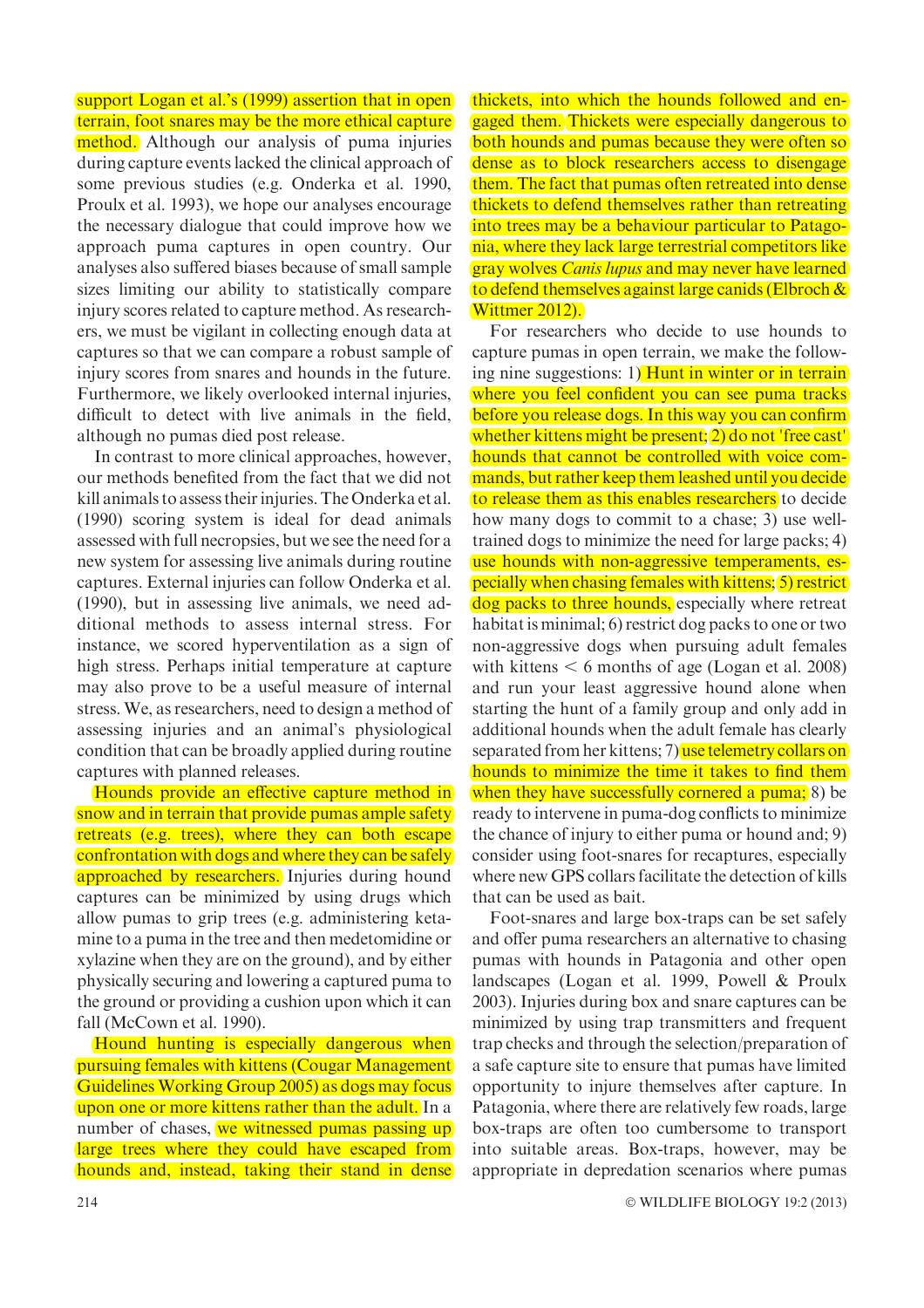return to an accessible area to hunt livestock. Footsnares, by comparison, can be transported over long distances and using creative adaptations (i.e. earth anchors and wedge bolts), can be set in more varied terrain. Auditory calls can also be used to lure pumas to snares in open terrain in which they do not use narrow paths to travel.

Acknowledgements - funding for our work was provided by the National Science Foundation (USA), National Geographic Society, Felidae Conservation Fund, Conservación Patagonica, Oregon Zoo Future for Wildlife Program, Pacific Rim Research Program, University of California, Davis, the Hemispheric Institute on the Americas, The American Society of Mammalogy Grants in Aid of Research Program, SAG Punta Arenas (Chile Agricultural and Cattle Service) and the Robert and Patricia Switzer Foundation. We thank SAG Punta Arena for logistical support. All field methods were reviewed and approved by SAG (Permit 3670) and an IACUC at the University of California, Davis (Protocol # 13252).

## References

- Arnemo, J.M., Ahlqvist, P., Andersen, R., Berntsen, F., Ericsson, G., Odden, J., Brunberg, S., Segerström, P. & Swenson, J.E. 2006: Risk of capture-related mortality in large free-ranging mammals: experiences from Scandinavia. - Wildlife Biology 12(1): 109-113.
- Cougar Management Guidelines Working Group 2005: Cougar Management Guidelines. - Wildfutures Press, Bainbridge Island, Washington, USA, 137 pp.
- Elbroch, L.M. & Wittmer, H.U. 2012: Puma spatial ecology in open habitats with aggregate prey. - Mammalian Biology 77(5): 377-384.
- Elbroch, L.M. & Wittmer, H.U. 2013: The effects of puma prey selection and specialization on less abundant prey in Patagonia. - Journal of Mammalogy 94(2): doi: 10.1644/ 12-MAMM-A-041.1.
- Grigione, M.M., Burman, P., Barrera, K., Roth, O., Soto, N., Thomas, R., Wells, A. & Sarno, R.J. Noninvasive monitoring of mountain lions in the Chilean, Patagonia: refining a track- based monitoring approach. - Submitted to Methods in Ecology and Conservation.
- Hornocker,M. & Negri, S. (Eds.) 2010: Cougar: Ecology and Conservation. - University of Chicago Press, Chicago, Illinois, USA, 306 pp.
- Jacques, C.N., Jenks, J.A., Deperno, C.S., Sievers, J.D., Grovenburg, T.W., Brinkman, T.J., Swanson, C.C. & Stillings, B.A. 2009: Evaluating ungulate mortality asso-

ciated with helicopter net-gun captures in the northern Great Plains. - Journal of Wildlife Management 73(8): 1282-1291.

- Logan, K.A., Sweanor, L.L., Smith, J.F. & Hornocker, M.G. 1999: Capturing pumas with foot-hold snares. - Wildlife Society Bulletin 27(1): 201-208.
- Logan, K., Wolfe, L. & Alldredge, M. 2008: Mountain lion capture and handling guidelines, ACUC protocol 03-2007. - Colorado Division of Wildlife, Denver, Colorado, USA, 12 pp.
- Mann, H.B. & Whitney, D.R. 1947: 'On a test of whether one of two random variables is stochastically larger than the other'. - Annals of Mathematical Statistics 18(1): 50- 60.
- McCown, J.W., Maehr, D.S. & Roboski, J. 1990: A portable cushion as a wildlife capture aid. -Wildlife Society Bulletin 18(1): 34-36.
- Onderka, D.K., Skinner, D.L. & Todd, A.W. 1990: Injuries to coyotes and other species caused by four models of footholding devices. - Wildlife Society Bulletin 18(2): 175- 182.
- Powell, R.A. & Proulx, G. 2003: Trapping and marking terrestrial mammals for research: integrating ethics, standards, techniques, and common sense. - Institute of Laboratory Animal Research Journal 44: 259-276.
- Proulx, G. & Barrett, M.W. 1994: Ethical considerations in the selection of traps to harvest martens and fishers. - In: Buskirk, S.W., Harestad, A.S., Raphael, M.G. & Powell, R.A. (Eds.); Martens, Sables and Fishers: Biology and Conservation. Cornell University Press, Ithaca, New York, USA, pp. 192-196.
- Proulx, G., Cattet, M.R.L. & Powell, R.A. 2012: Humane and efficient capture and handling methods for carnivores. - In: Boitani, L. & Powell, R.A. (Eds.); Carnivore Ecology and Conservation: A Handbook of Techniques. Oxford University Press, London, UK, pp. 70-129.
- Proulx, G., Onderka, D.K., Kolenosky, A.J., Cole, P.J., Drescher, R.K. & Badry, M.J. 1993: Injuries and behavior of raccoons (Procyon lotor) captured in the Soft Catch and the EGG traps in simulated natural environments. - Journal of Wildlife Diseases 29(3): 447-452.
- Sikes, R.S., Gannon, W.L. & the Animal care and use committee of the American Society of Mammalogists 2011: Guidelines of the American Society of Mammalogists for the use of wild mammals in research. - Journal of Mammalogy 92(1): 235-253.
- Wittmer, H.U., Elbroch L.M. & Marshall, A. 2013: Good intentions gone wrong: did conservation management threaten endangered huemul deer in the future Patagonia National Park? - Oryx 47(3): doi:10.1017/ S0030605312000531.